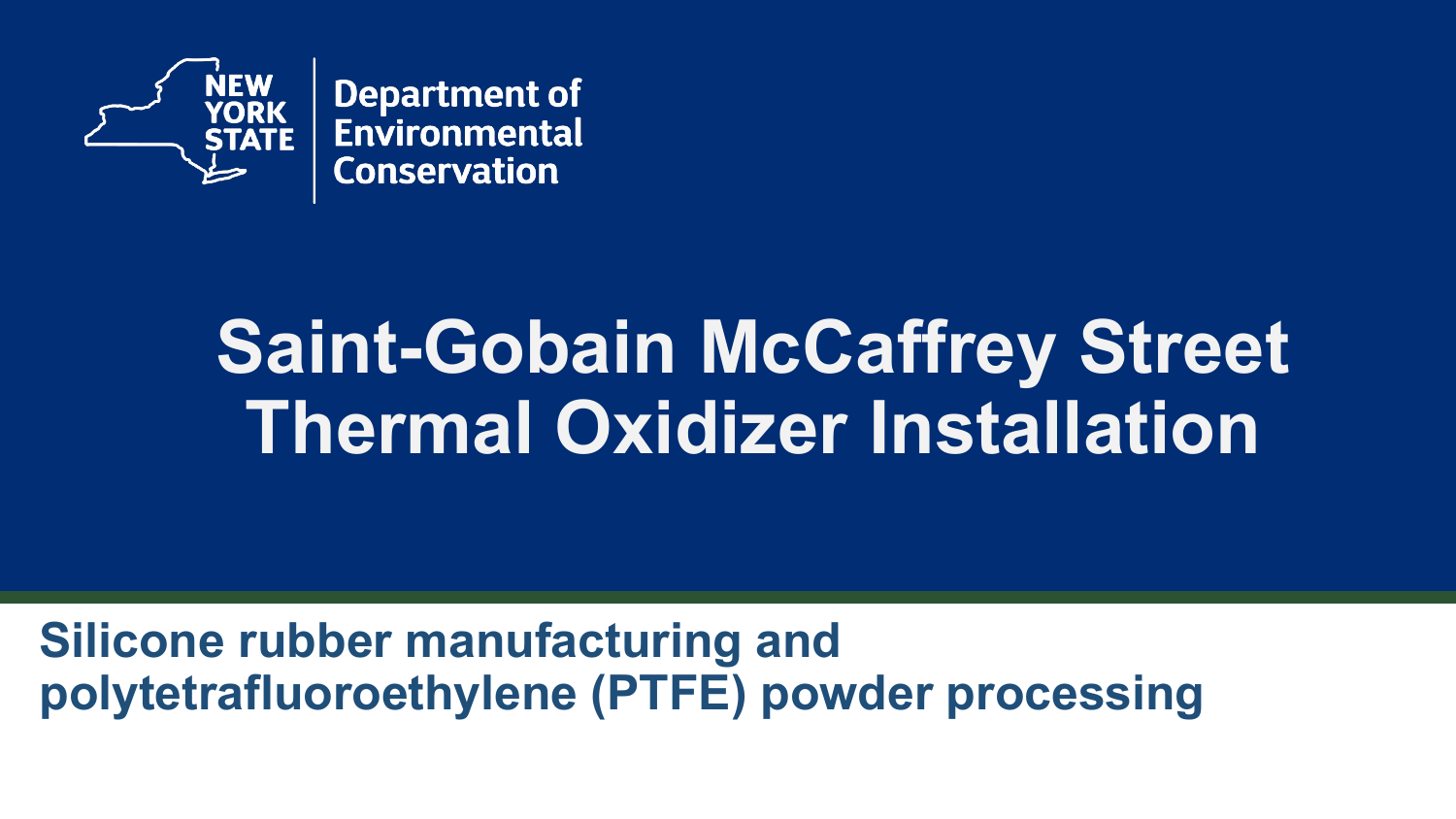### **Silicone Rubber Manufacturing**

- 1. Mixing Operations production involves mixing raw silicone rubber with peroxides, catalysts, accelerants, pigments and fillers on mills
- 2. Curing Operations the material is then processed in one of two processes, either rotocuring operations or sponge press operations, depending upon the product desired
- 3. Post-Cure Operations finally, the material is processed on a batch basis through post-curing electric ovens

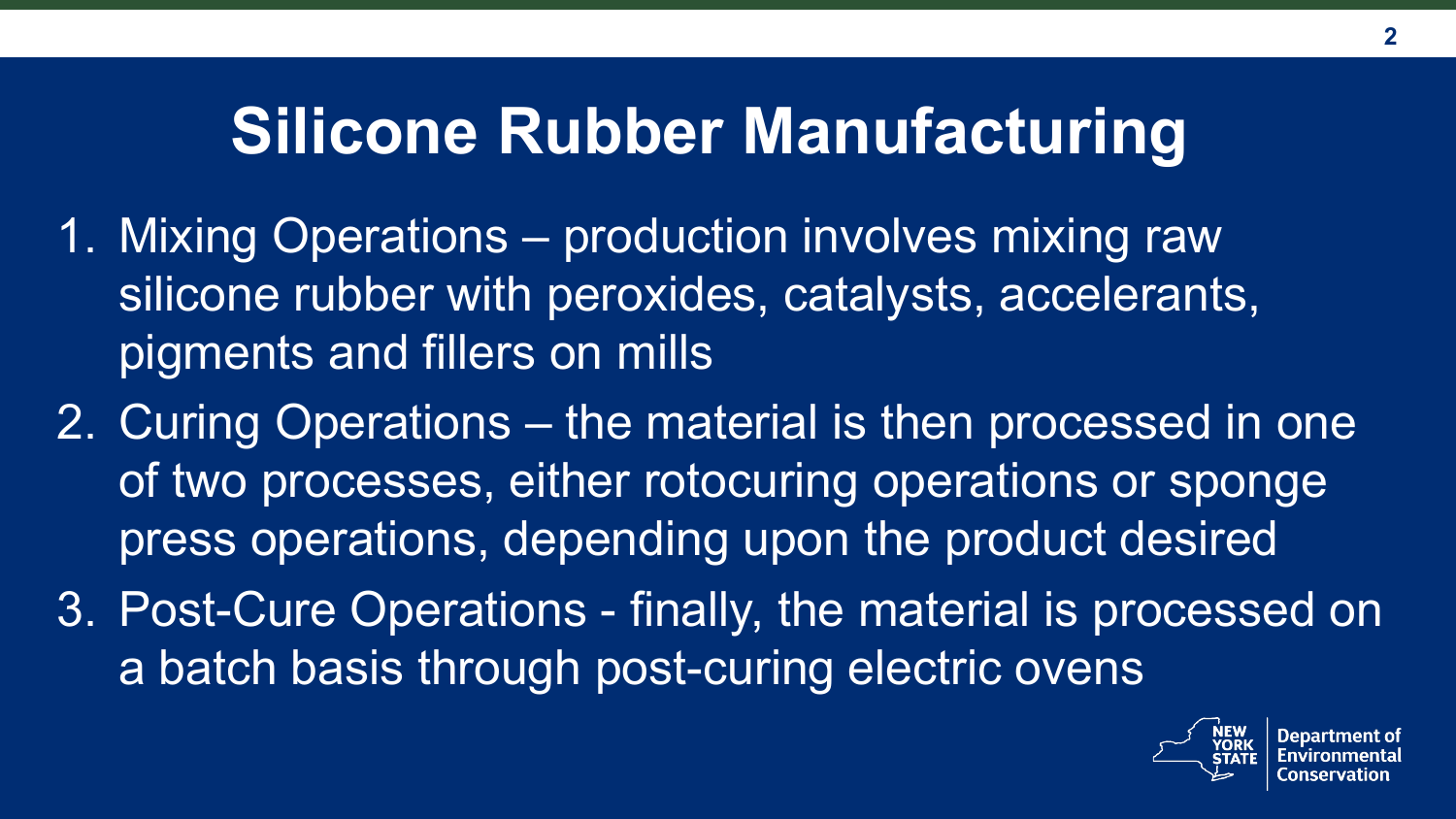#### **PTFE Billet Manufacturing**

- PTFE powder press and electric sintering ovens within the Skive Area
- There are six sintering ovens connected to three stacks
- The ovens are designed to vent ambient oven air which heats and expands during the sintering operation

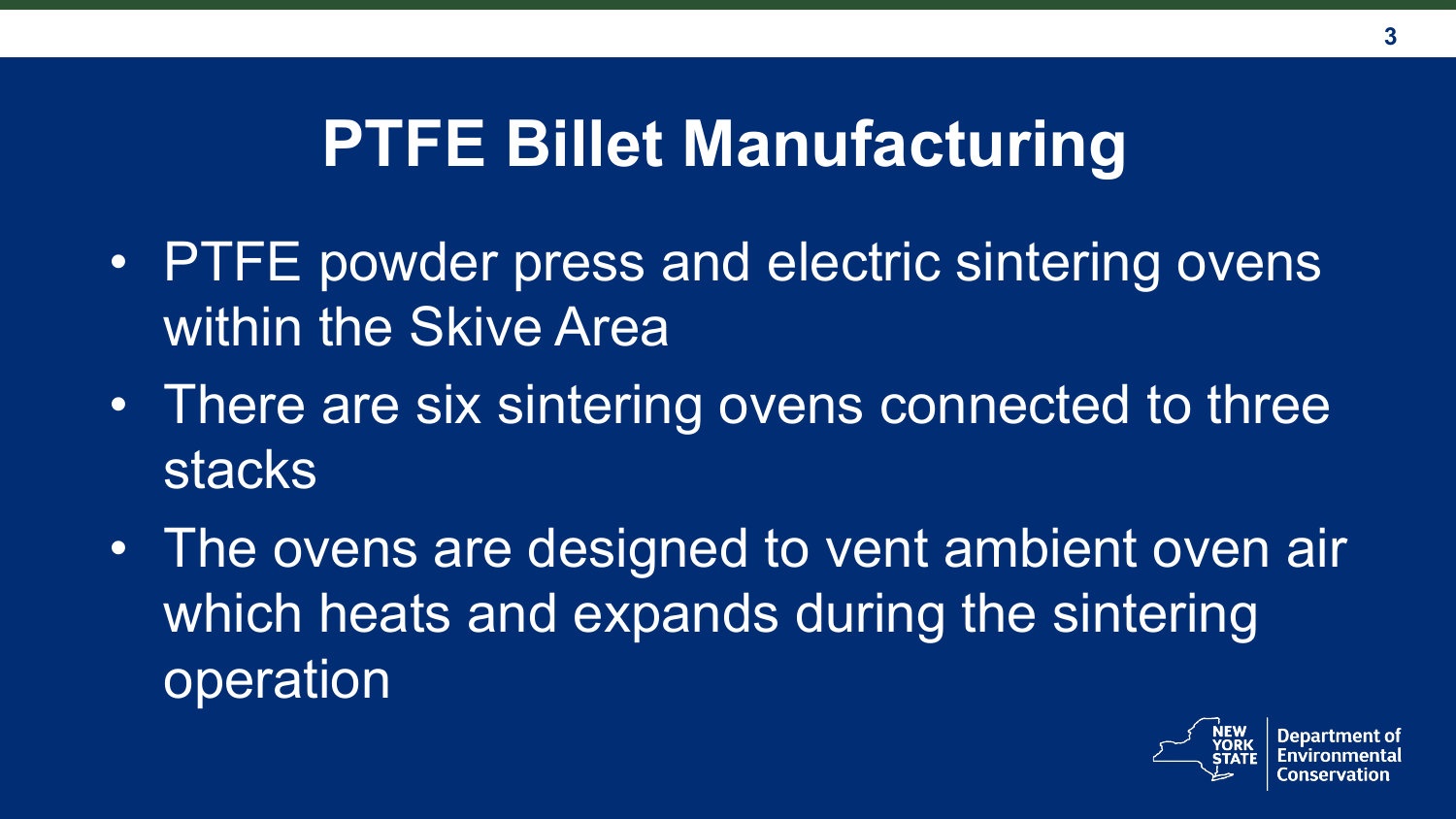#### **McCaffrey Street Emissions Emissions (actual emissions from most recent permit application):** Volatile Organic Compounds (VOC) 0.6 tons/yr Benzene 32 lbs/yr Particulate Matter <10 microns 1.1 tons/yr Particulate Matter <2.5 microns 0.9 tons/yr Oxides of Nitrogen and D.8 tons/year



**4**

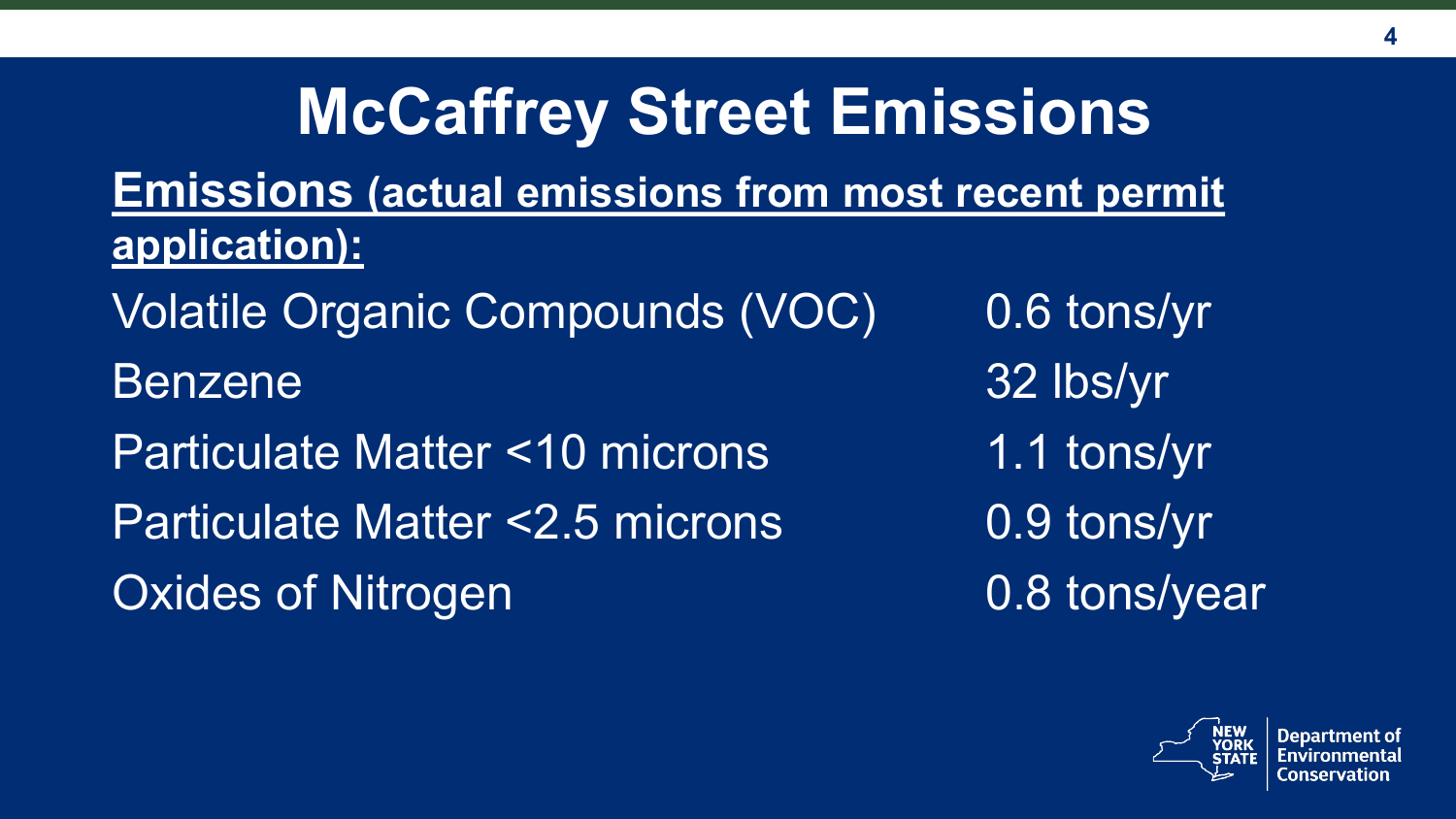# **Permitting**

Application received June 27, 2018

- Full Air State facility application received
- Independent emissions testing submitted qualitating potential process emissions
- Registration issued July 13, 2018 expires July 12, 2028
	- Requires record keeping
	- Emissions tracking

Stack Testing within 180 days of startup

• Stack testing will be scheduled at a regular interval

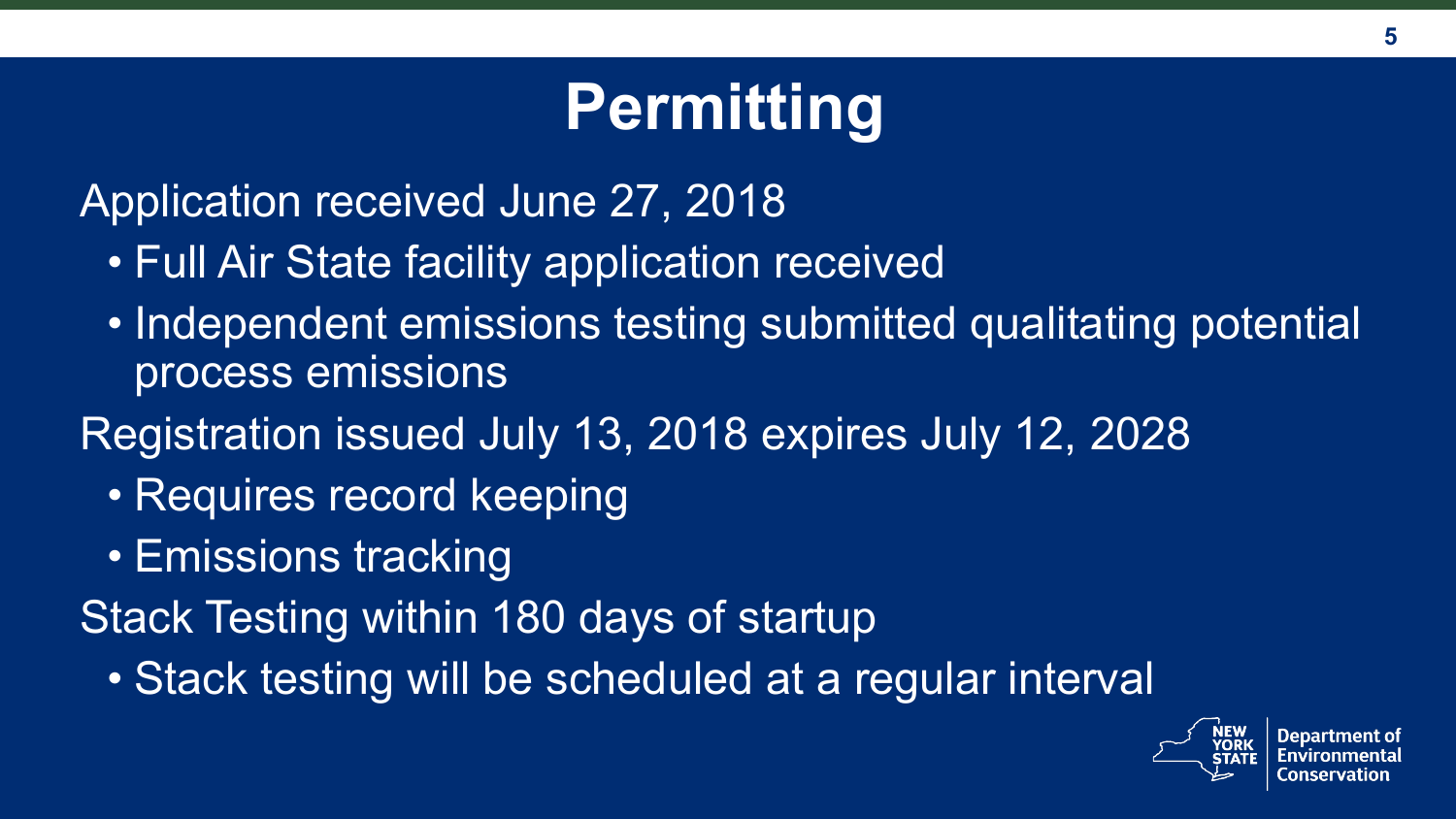#### **Regenerative Thermal Oxidizer (RTO)**





**Department of** Environmental **Conservation**